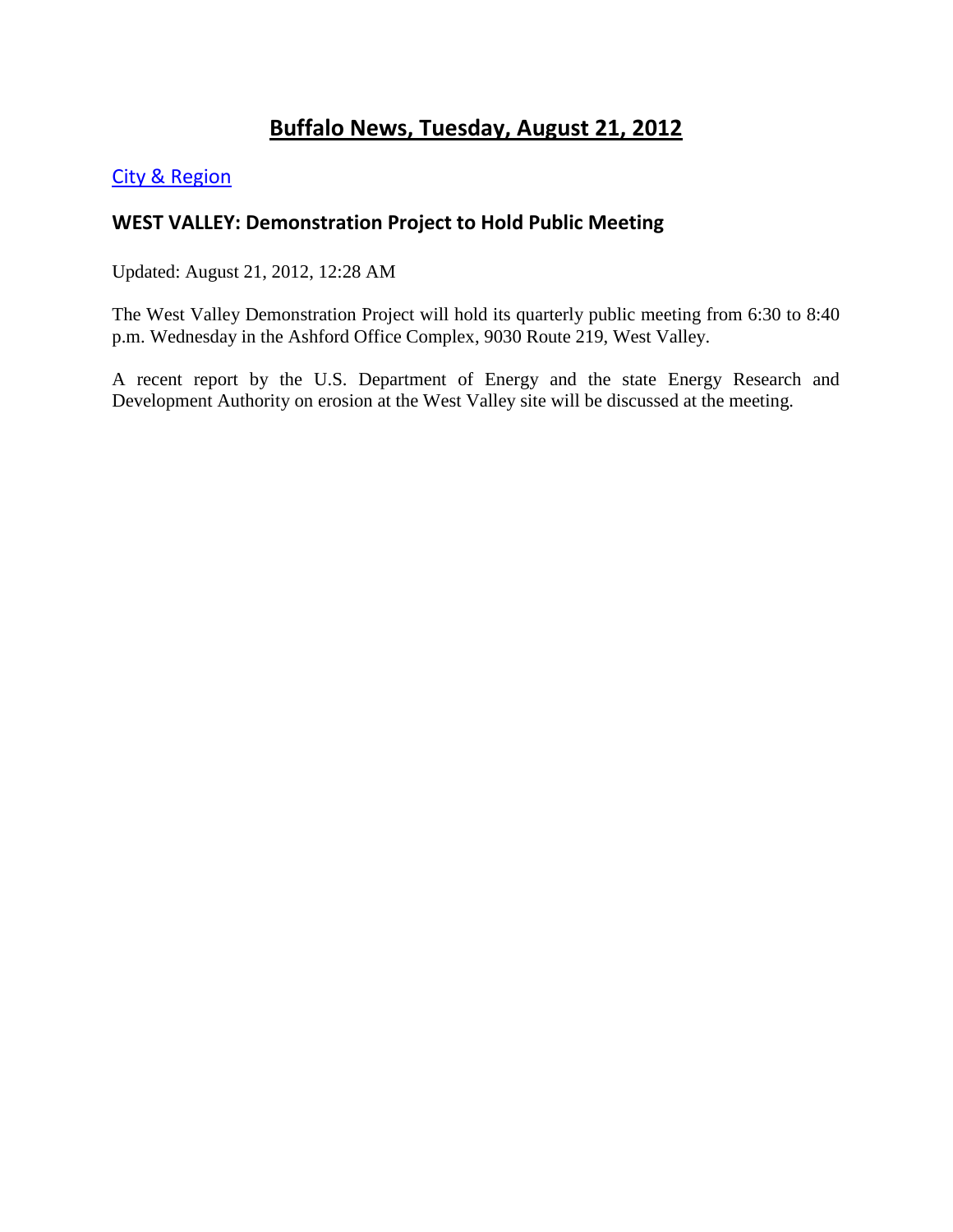# **Recordonline.com, Times Herald-Record, August 11, 2012**

## **My View: Nuclear power aid to disarmament, fighting warming**

#### **By Robert C. Block**

Published: 2:00 AM - 08/11/12

It's not hard to sense that something extraordinary is happening with nuclear power in the United States. A belief that nuclear power is nonessential may be making way for a new measure of its worth — the idea that it is playing a quiet yet effective role in disarmament and reducing global warming emissions.

The evidence can be found in the production of nuclear-generated electricity — half of it is made from fuel derived from Russian nuclear warheads. Under an agreement with Russia that's come to be known as "megatons to megawatts," 500 metric tons of highly enriched uranium from Russia's stockpile of nuclear-weapons materials is being down-blended into low-enriched uranium for use in U.S. nuclear power plants to produce electricity. According to the U.S. Enrichment Corp., 90 percent of the highly enriched uranium has already been eliminated.

Now, the Tennessee Valley Authority, which owns the third-largest fleet of nuclear plants in the United States, is preparing to use fuel made from weapons-grade plutonium at its Sequoyah nuclear plant near Chattanooga, Tenn., and its Browns Ferry plant in northern Alabama.

A facility to convert excess plutonium from the U.S. weapons stockpile into a mixed-oxide fuel known as MOX is being built at the Department of Energy's Savannah River Site in South Carolina. Some 2,600 workers are now at the site of the Mixed Oxide Fuel Fabrication Facility, which will be the size of eight football fields and is scheduled to be completed in 2018.

The decision to produce MOX for power reactors grew out of a separate agreement between the United States and Russia to eliminate 34 metric tons of weapons plutonium in each country, material for 17,000 nuclear warheads.

Meanwhile, the Russians are reducing their plutonium stocks under international safeguards. Though it covers only a fraction of the estimated 200 tons of plutonium worldwide, the agreement envisions the elimination of more surplus plutonium in the years ahead.

The conversion of excess plutonium and highly enriched uranium into reactor fuel is one signal that civilian power reactors can help meet energy needs, while reducing the possibility that nuclear materials might be stolen and fall into the wrong hands.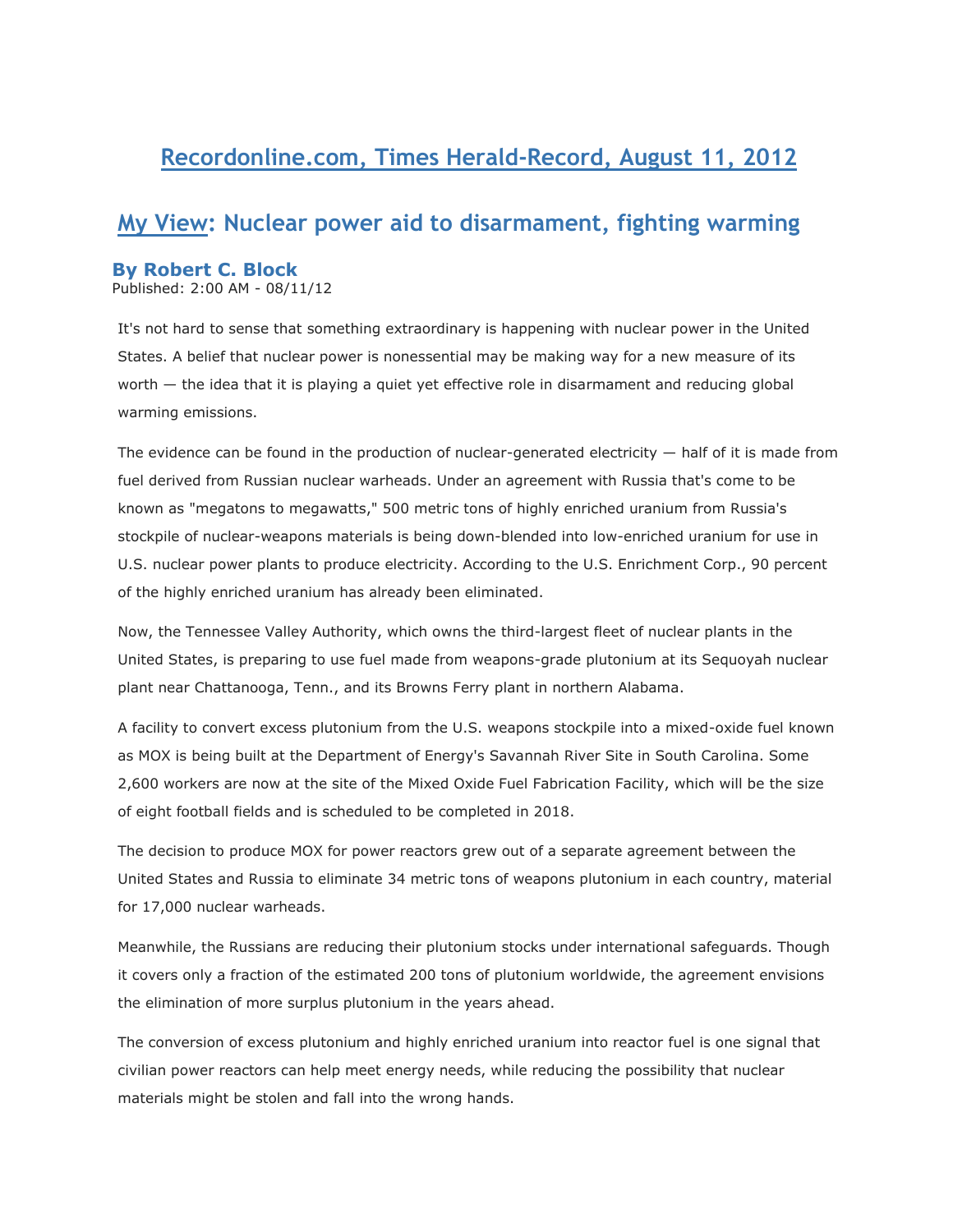Page 2 of 2

Another benefit from nuclear power is its crucial role in reducing carbon dioxide emissions. U.S. nuclear plants account for more than 70 percent of the carbon-free energy produced in the United States, something which is often lost in the hoopla over renewable energy sources, which are not nearly as effective in reducing greenhouse-gas emissions because of the intermittency of solar and wind power.

Something else: Demonstrating the safe and effective use of MOX fuel could lead to the resumption of spent-fuel reprocessing, a proven technology for recycling nuclear materials that has considerable economic and practical value. Once conducted at a facility in West Valley near Buffalo, reprocessing was banned by President Jimmy Carter in the mid-1970s, on grounds that it could result in nuclear proliferation.

But in the routine production of nuclear power, plutonium is manufactured. Spent fuel left over from electricity production and stored at nuclear plants contains valuable plutonium that can be reprocessed into MOX for use in generating additional power. That's precisely what France, Great Britain and other countries have continued to do, despite Carter's action.

Such reprocessing is safe and efficient, while extending global supplies of uranium and reducing the volume and toxicity of nuclear waste that needs to be placed in a deep-geologic repository by 50 percent or more.

If U.S. nuclear plants can use MOX made from weapons plutonium, it's irrational not to reprocess spent fuel. More than 70,000 metric tons of spent fuel is currently stored at nuclear plants across the country — and that represents a potential supply of clean, carbon-free energy that's too valuable to waste.

Nuclear power is not the only answer. But it's an effective way to reduce greenhouse emissions and stockpiles of nuclear-weapons materials — recognizing the considerable benefits that it will bring in support of progressive goals.

These views are my own and not to be taken as an official view of Rensselaer Polytechnic Institute.

*Robert C. Block is professor emeritus of the mechanical, aerospace and nuclear engineering department at Rensselaer Polytechnic Institute in Troy.*